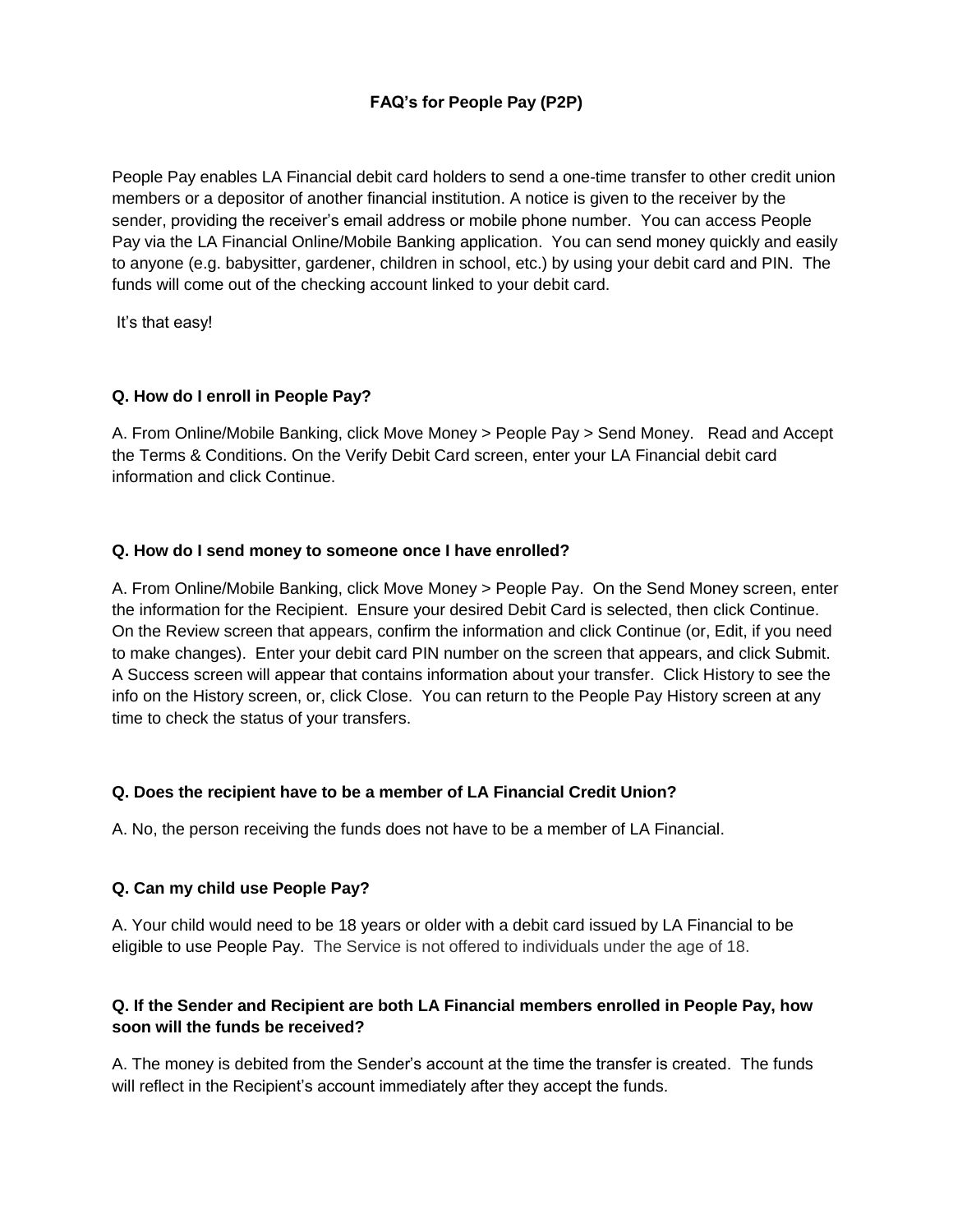## **Q. What if the Recipient does not have a debit card, how will they receive the funds?**

A. The Recipient can provide account information for their financial institution, including account number and routing number. The funds will be transferred through an Automated Clearing House. An ACH transfer will take up to 3 days to post.

## **Q. Can I send funds outside the United States?**

A. No, funds can only be transferred to an account in the United States as long as the transfer is allowed by the financial institution involved and is not prohibited by applicable law.

## **Q. How long does the Recipient have to accept the funds?**

A. A Recipient must accept the transfer within 10 days, or the transfer will be cancelled and reversed back to the Sender's account.

## **Q. Who's responsible if the transfer fails to credit timely at the Recipient's account at the other financial institution?**

A. LA Financial is not responsible for any failure of another financial institution to timely credit its member's account.

#### **Q. What is the process if I see a transfer that was not authorized by me?**

A. TELL THE CREDIT UNION AT ONCE if you believe your password has been lost or stolen or if you believe someone has used or may use your password or otherwise access your accounts without your authority, or if you believe that an electronic fund transfer has or may have been made without your permission. Calling us at (800) 894-1200 is the best way of to guard against possible losses.

#### **Q. What is my liability if I send funds to the wrong recipient?**

A. The funds that are credited to the account cannot be recalled by LA Financial. You acknowledge and agree that we are not responsible for determining the identity of the party who receives the email or text message and acts upon the email or text message provided. You acknowledge that if your funds do not reach the intended Recipient because of your errors, you could lose the funds.

#### **Q. What if I suspect that I entered the information incorrectly, what do I do?**

A. Call the Credit Union immediately at (800) 894-1200, and we may be able to cancel the Transfer. However, we have no obligation to cancel the Transfer or to reimburse funds that were transferred according to your instructions.